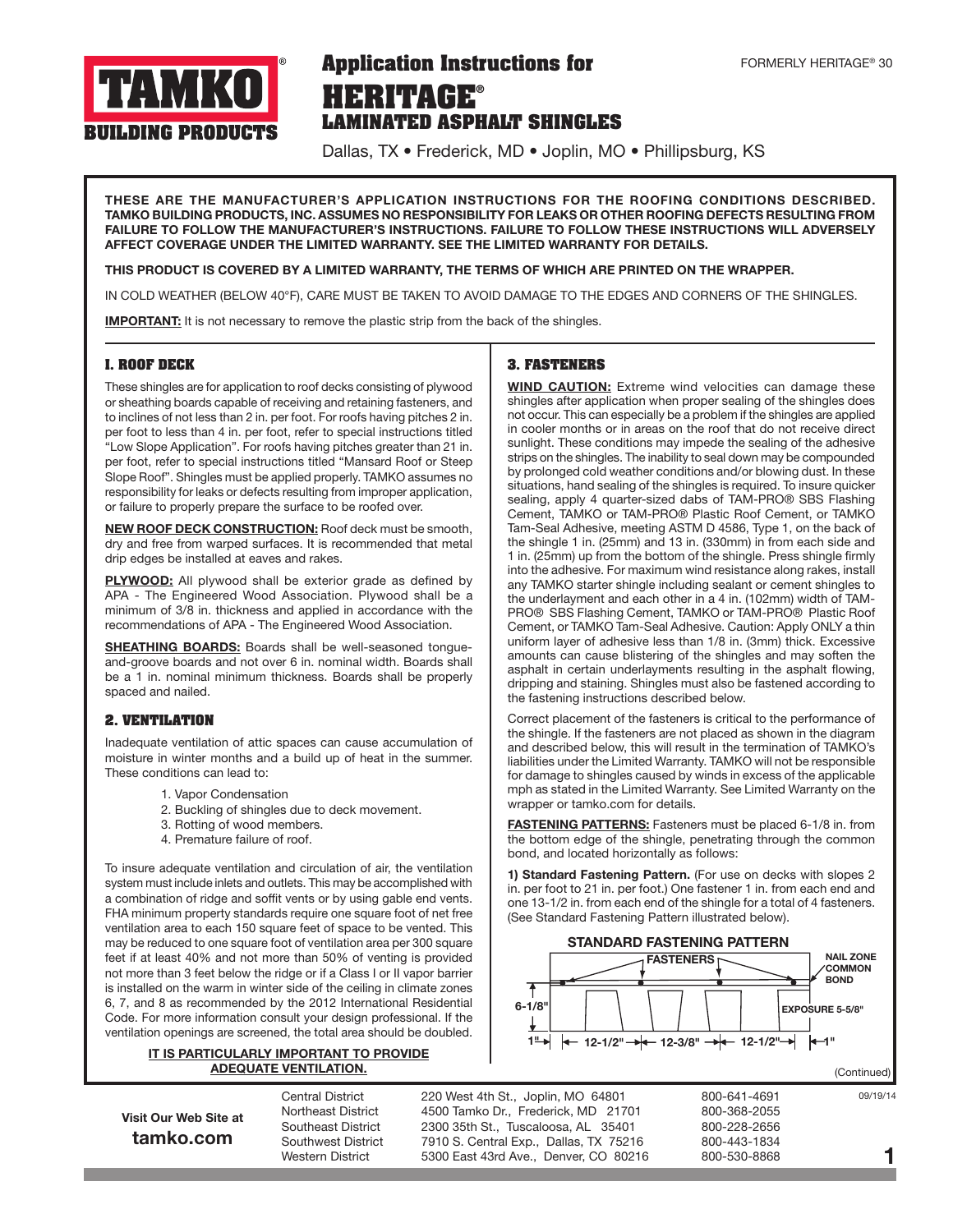

(CONTINUED from page 1)

## **HERITAGE® LAMINATED ASPHALT SHINGLES**

Dallas, TX • Frederick, MD • Joplin, MO • Phillipsburg, KS

2) Mansard Fastening Pattern. (For use on decks with slopes greater than 21 in. per foot.) One fastener 1 in. from each end and one fastener 8-1/2 in. from each end and one fastener 16 in. from each end for a total of 6 fasteners per shingle. (See Mansard and High Wind Fastening Pattern illustrated below.)

### MANSARD AND HIGH WIND WARRANTY FASTENING PATTERN



3) High Wind Warranty Fastening Pattern. (For High Wind Warranty Application requirements) One fastener 1 in. from each end. One fastener 8-1/2 in. from each end and one fastener 16 in. from each end for a total of six (6) fasteners per shingle. In addition to this shingle fastening pattern requirement for High Wind Application, TAMKO also requires the use of TAMKO starter shingles including sealant strip at eaves and rakes. Alternatively, along rakes, cement shingles to the underlayment and each other in a 4 in. (102 mm) width of TAM-PRO® SBS Flashing Cement, TAMKO or TAM-PRO® Plastic Roof Cement, or TAMKO Tam-Seal Adhesive. Caution: Apply ONLY a thin uniform layer of adhesive less than 1/8 in. (3mm) thick. Excessive amounts can cause blistering of the shingles and may soften the asphalt in certain underlayments resulting in the asphalt flowing, dripping and staining.

High Wind Application is offered on new construction or complete tear-off applications only. It is not offered for recover applications. If High Wind Application requirements are not followed, the High Wind Application Warranty MPH, as stated on Table I in the Limited Warranty, reverts to the Standard Application Wind Warranty MPH limit. (See Mansard and High Wind Fastening Pattern illustrated above.)

**NAILS:** TAMKO recommends the use of nails as the preferred method of application. Standard type roofing nails should be used. Nail shanks should be made of minimum 12 gauge wire, and a minimum head diameter of 3/8 in. Nails should be long enough to penetrate 3/4 in. into the roof deck. Where the deck is less than 3/4 in. thick, the nails should be long enough to penetrate completely through plywood decking and extend at least 1/8 in. through the roof deck. Drive nail head flush with the shingle surface.



STAPLES: If staples are used in the attaching process, follow the above instructions for placement. All staples must be driven with pneumatic staplers. The staple must meet the following minimum dimensional requirements. Staples must be made from a minimum 16 gauge galvanized wire. Crown width must be at least 15/16 in. (staple crown width is measured outside the legs). Leg length should

be a minimum of 1-1/4 in. for new construction and 1-1/2 in. for reroofing thus allowing a minimum deck penetration of 3/4 in. The



crown of the staple must be parallel to the length of the shingle. The staple crown should be driven flush with the shingle surface. Staples that are crooked, underdriven or overdriven are considered improperly applied.

CAUTION: ALL FASTENERS MUST BE DRIVEN INTO THE NAIL ZONE COMMON BOND AS SHOWN IN THE FASTENING PATTERN DIAGRAMS.

### **4. UNDERLAYMENT**

UNDERLAYMENT: An underlayment must be applied over the entire deck before the installation of TAMKO shingles. Failure to add underlayment can cause premature failure of the shingles which is not covered by TAMKO's Limited Warranty.

Products which are acceptable for use as underlayment are:

Asphalt Saturated Felt Underlayments:

- SuperX 30™ Underlayment
- TAMKO No. 15 Asphalt Saturated Organic Felt
- Any TAMKO non-perforated asphalt saturated organic felt
- A non-perforated asphalt saturated organic felt which meets ASTM: D226, Type I or II or ASTM D4869

Specialty Underlayments:

- Tam-Shield® Synthetic Underlayment or Synthetic Shield Underlayment
- TAMKO TW Metal and Tile Underlayment, TW Underlayment and Moisture Guard Plus® (additional ventilation may be required. Contact TAMKO's Technical Services Department for more information.)
- A self-adhesive underlayment designed for use with asphalt shingles which meets ASTM D1970.

### For Asphalt Saturated Felt Underlayments:

Apply the felt when the deck is dry. On roof decks with slopes 4 in. per foot and greater apply the felt parallel to the eaves lapping each course of the felt over the lower course at least 2 in. Where ends join, lap the felt 4 in. If left exposed, the felt may be adversely affected by moisture and weathering. Laying of the felt and the shingle application must be done together.

### For All Other Specialty Underlayments:

On roof decks with slopes 4 in. per foot and greater apply the underlayment parallel to the eaves in accordance with underlayment written application instructions. The underlayment should not be left exposed for a longer period of time than is specified in the underlayments written application instructions. The final roof covering must be installed before the structure is exposed to adverse weather conditions, such as wind driven rain, high wind, hail, ice storms, etc. (Continued)

Visit Our Web Site at tamko.com

Central District 220 West 4th St., Joplin, MO 64801 800-641-4691 Northeast District 4500 Tamko Dr., Frederick, MD 21701 800-368-2055 Southeast District 2300 35th St., Tuscaloosa, AL 35401 800-228-2656 Southwest District 7910 S. Central Exp., Dallas, TX 75216 800-443-1834 Western District 5300 East 43rd Ave., Denver, CO 80216 800-530-8868

09/19/14

2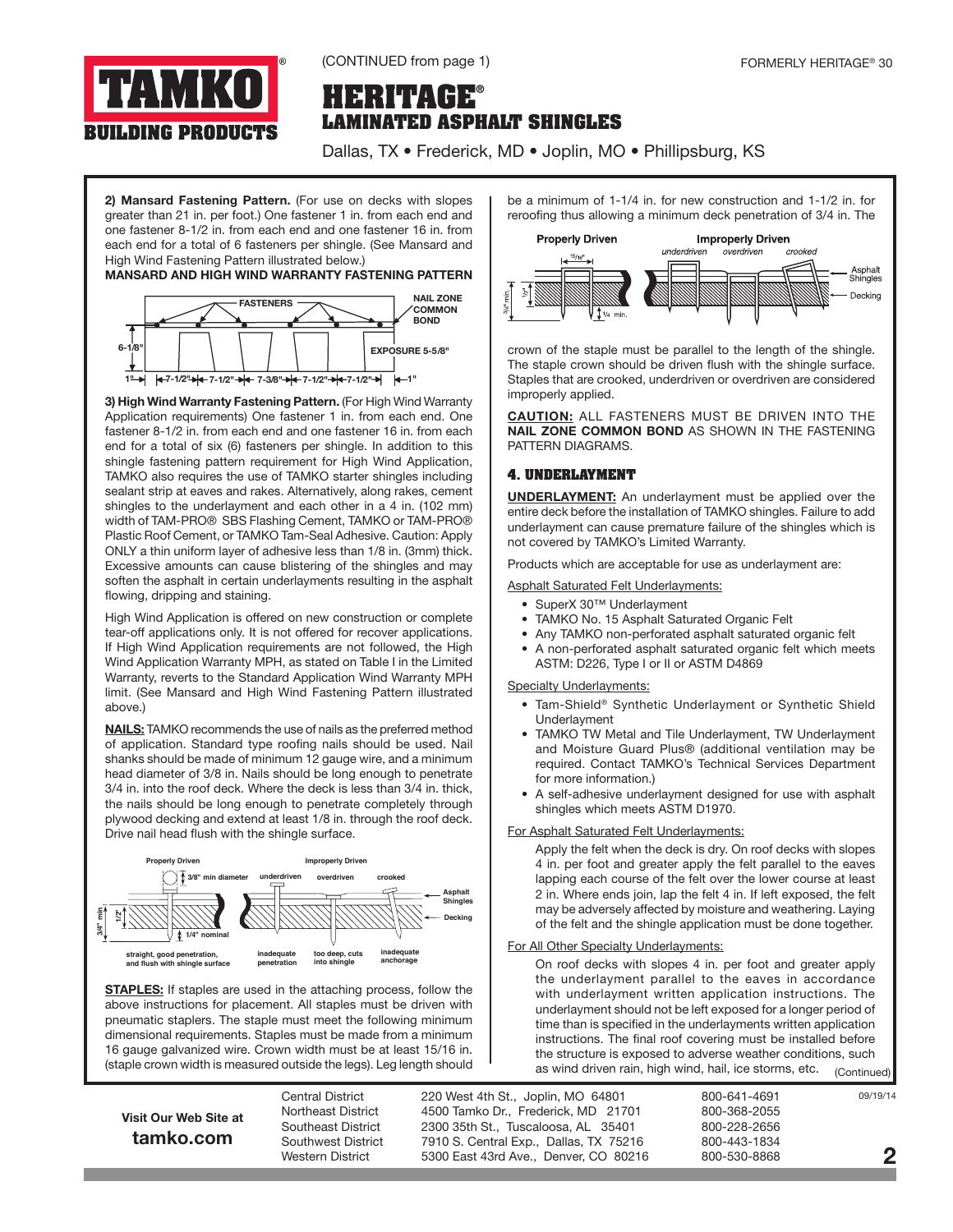

## **HERITAGE® LAMINATED ASPHALT SHINGLES**

Dallas, TX • Frederick, MD • Joplin, MO • Phillipsburg, KS

In areas where ice builds up along the eaves or a back-up of water from frozen or clogged gutters is a potential problem, TAMKO's Moisture Guard Plus®, TW Metal and Tile Underlayment or TW Underlayment (or any specialty eaves flashing product) may be applied to eaves, rakes, ridges, valleys, around chimneys, skylights or dormers to help prevent water damage. Contact TAMKO's Technical Services Department for more information.

Substitute products as shingle underlayment should not be used.

### **5. APPLICATION INSTRUCTIONS**

**STARTER COURSE:** A starter course may consist of TAMKO Shingle Starter, TAMKO 10-inch Starter or self-sealing 3-tab shingles. If selfsealing 3-tab shingles are used, remove the exposed tab portion and install with the factory applied adhesive adjacent to the eaves. Attach the starter course with approved fasteners along a line parallel to and 1.5 in. to 3 in. above the eaves edge. The starter course should overhang both the eaves and rake edges 1/4 in. to 3/8 in. if drip edge flashing is not used along the eaves or rakes. If drip edge flashing is present, install shingles even with the drip edge.



**SHINGLE APPLICATION:** Start the first course with a full size shingle and overhang the rake edge 1/4 in. if drip edge is not present. If drip edge is present, align shingle edge with drip edge flashing. Cut 10-3/8 in. from a full shingle to form a shingle 29 in. long. Use this to start the second course (see diagram below). Cut a 23 in. long shingle to start the third course. Use the remaining 16-3/8 in. piece



of shingle to start the fourth course and use the remaining 10-3/8 in. piece to begin the fifth course. Continue up the rake in as many rows as necessary using the same formula as outlined above.

The butt of the shingle should be aligned with the top edge of the sawtooth of the underlying shingle for a 5-5/8 in. exposure (see shingle application drawing illustrated on this panel). When you make your final cut at the roof's edge, flip any pieces that are 8 in. or longer back onto the roof. These pieces can be worked in anywhere without creating zippers or color variations.

NOTE: Do not align joints of shingle courses when working in cut pieces. Joints should be no closer than 4 in. from one another.



## **6. LOW SLOPE APPLICATION**

On pitches 2 in. per foot to 4 in. per foot cover the deck with two layers of underlayment. Begin by applying the underlayment in a 1/2-sheet width along the eaves and overhanging the drip edge by 1/4 to 3/4 in. Place a full-sheet width over the 1/2-sheet width starter piece, completely overlapping it. All succeeding courses will be positioned to overlap the preceding course by 1/2-sheet width. If winter temperatures average 25°F or less, thoroughly cement the laps of the entire underlayment to each other with TAM-PRO or TAMKO Plastic Roof Cement from eaves and rakes to a point of a least 24 in. inside the interior wall line of the building. As an alternative, TAMKO's Moisture Guard Plus®, TW Metal and Tile Underlayment, or TW Underlayment self-adhering underlayment may be used in lieu of the cemented felts.

### **7. MANSARD ROOF OR STEEP SLOPE ROOF**

If the slope exceeds 21 in. per foot (60˚), each shingle must be sealed with TAM-PRO® SBS Flashing Cement, TAMKO or TAM-PRO® Plastic Roof Cement, or TAMKO Tam-Seal Adhesive immediately upon installation. Quarter-sized dabs of cement or adhesive must be applied to shingles with a 5-5/8 in. exposure, use 6 fasteners per shingle. See Section 3 for the Mansard Fastening Pattern.

(Continued)

Visit Our Web Site at tamko.com

Central District 220 West 4th St., Joplin, MO 64801 800-641-4691 Northeast District 4500 Tamko Dr., Frederick, MD 21701 800-368-2055 Southeast District 2300 35th St., Tuscaloosa, AL 35401 800-228-2656 Southwest District 7910 S. Central Exp., Dallas, TX 75216 800-443-1834<br>Western District 5300 East 43rd Ave Denver CO 80216 800-530-8868 Western District 5300 East 43rd Ave., Denver, CO 80216

09/19/14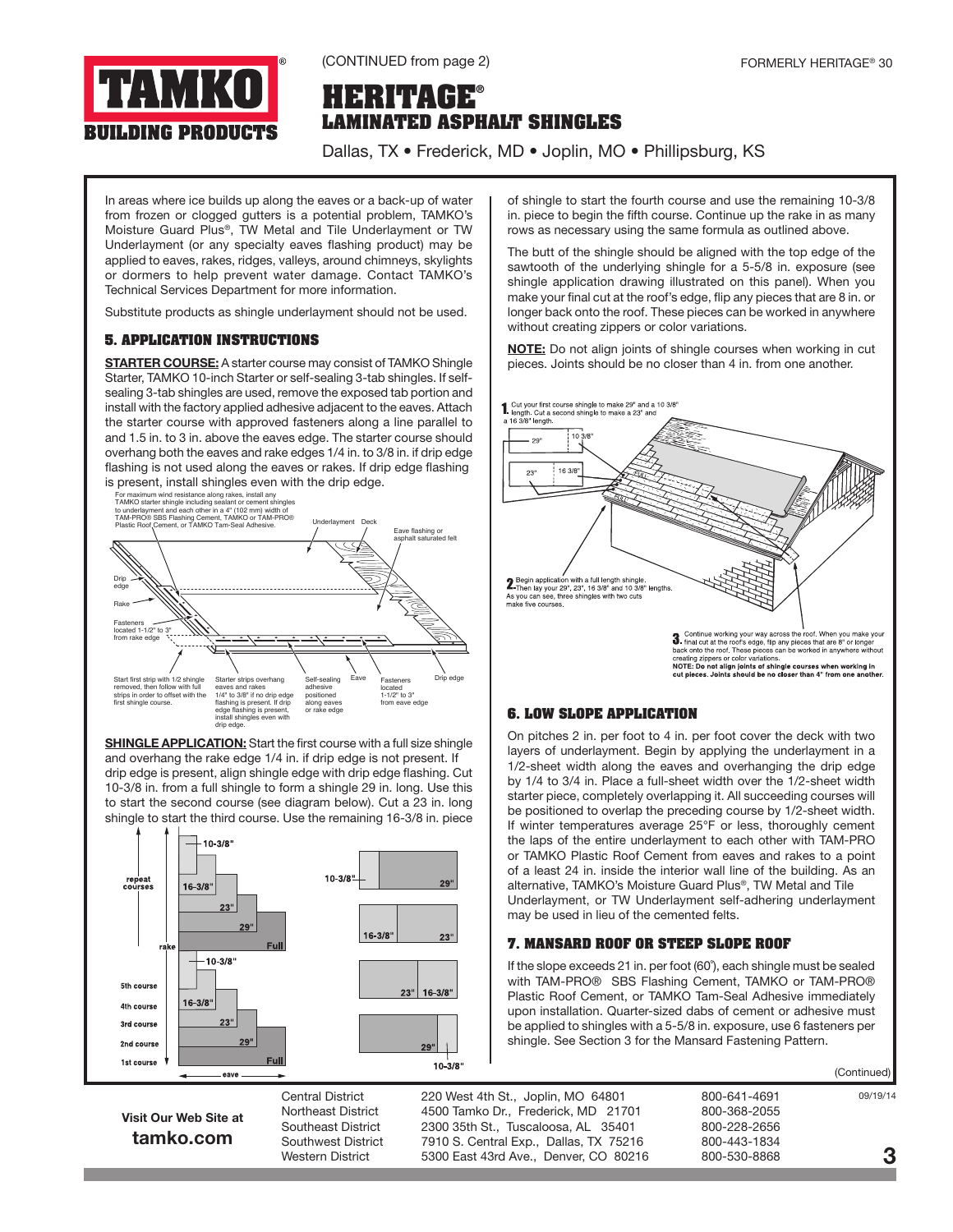

## **HERITAGE® LAMINATED ASPHALT SHINGLES**

Dallas, TX • Frederick, MD • Joplin, MO • Phillipsburg, KS

## **8. RE-ROOFING**

Before re-roofing, be certain to inspect the roof decks. All plywood shall meet the requirements listed in Section 1.

It is not recommended to install laminated asphalt shingles directly over existing laminated shingles due to the unevenness of the existing multi-layered shingles. The performance of the sealant feature may be compromised, preventing the shingles from sealing properly. It is

acceptable to install laminated shingles over existing three-tab strip shingles which are flat and essentially intact. Nail down or remove curled or broken shingles from the existing roof. Replace all missing shingles with new ones to provide a smooth base. Shingles that are buckled usually indicate warped decking or protruding nails. Hammer down all protruding nails or remove them and refasten in a new location. Remove all drip edge metal and replace with new.

If re-roofing over an existing roof where new flashing is required to protect against ice dams (freeze/thaw cycle of water and/or the backup of water in frozen or clogged gutters), remove the old roofing to a point at least 24 in. beyond the interior wall line and apply TAMKO's Moisture Guard Plus® , TW Metal and Tile Underlayment, or TW Underlayment. Contact TAMKO's Technical Services Department for more information.

Measurements will vary when nesting over an existing 5 in. exposure single roof: Call TAMKO Technical Services for further information.

The nesting procedure described below is the preferred method for reroofing over existing metric size shingles with a 5-5/8 in. exposure. See description below:

Starter Course: Remove the tabs and an additional portion from the head of a full size shingle so that its height is equal to the exposure of the existing shingles. Position the resulting strip over the existing roof edge (with the factory-applied adhesive strip along the eaves). Cut approximately 6 in. from the rake end and apply the remaining portion at the eaves. Continue the starter strip by applying full length shingle strips cut to height as above, evenly along the existing roof at the eaves. The existing roof should overhang the eaves far enough to carry water off into the gutter. If this is not the case, cut and apply the starter strip so that it will provide sufficient overhang for proper drainage.



First Course: Remove an amount from the butt edge of a full-size shingle so that the remaining portion of the shingle fits between the butts of the existing third course. This course must also be applied evenly along the eaves edge of the new starter strip.

Second and Succeeding Courses: Remove 10-3/8 in. from the rake end of the first shingle in the second course, and continue with full width shingles for the remainder of the course, placing the top edge of each new shingle against the butt edge of the old shingle in the course above. This method should create an exposure of 5-5/8 in. after the first course. When beginning the succeeding courses continue to follow the Heritage application instructions. (See section 5).

## **9. VALLEY APPLICATION**

Over the shingle underlayment, center a minimum 36 in. wide sheet of Moisture Guard Plus®, TW Metal & Tile Underlayment, or a minimum 50 lb. roll roofing in the valley. Nail the underlayment only where necessary to hold it in place and then only nail the outside edges.

#### IMPORTANT: PRIOR TO INSTALLATION WARM SHINGLES TO PREVENT DAMAGE WHICH CAN OCCUR WHILE BENDING SHINGLES TO FORM VALLEY.

After valley flashing is in place:

• Apply the first course of shingles along the eaves of one of the intersecting roof planes and across the valley.

Note: For proper flow of water over the trimmed shingle, always start applying the shingles on the roof plane that has the lower slope or less height.

- Extend the end shingle at least 12 in. onto the adjoining roof. Apply succeeding courses in the same manner, extending them across the valley and onto the adjoining roof.
- Press the shingles tightly into the valley.
- Use normal shingle fastening methods.

Note: No fastener should be within 6 in. of the valley centerline, and two fasteners should be placed at the end of each shingle crossing the valley.

• To the adjoining roof plane, apply one row of shingles vertically facing the valley and 2 in. back from the valley centerline.

Note: For a neater installation, snap a chalkline over the shingles for guidance.

To complete the valley, apply shingles on the adjoining roof plane by positioning the tip of the first shingle of each row at the 2 in. point from the centerline where the edge of the vertical shingle has been applied, covering the vertical shingle.



(Continued)

Visit Our Web Site at tamko.com

Central District 220 West 4th St., Joplin, MO 64801 800-641-4691 Northeast District 4500 Tamko Dr., Frederick, MD 21701 800-368-2055 Southeast District 2300 35th St., Tuscaloosa, AL 35401 800-228-2656 Southwest District a at 0.5. Central Exp., Dallas, TX 75216 800-443-1834<br>Western District a beat 43rd Ave., Denver, CO 80216 800-530-8868 Western District 5300 East 43rd Ave., Denver, CO 80216

4

09/19/14